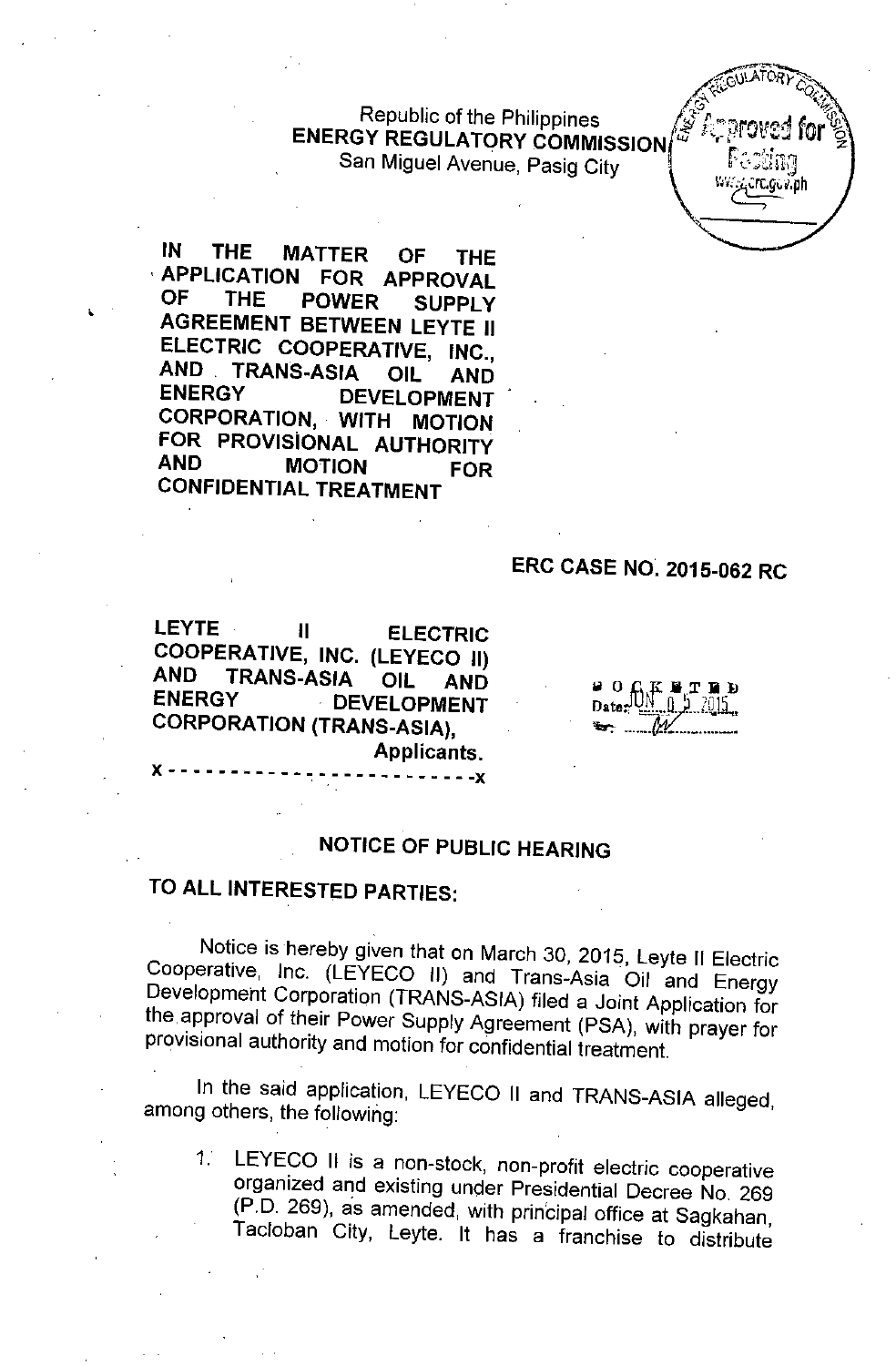electricity in the City of Tacloban and Municipalities of Palo and Babatngon all within the Province of Leyte;

- 2. TRANS-ASIA is a corporation duly organized and existing under the laws of the Republic of the Philippines, with principal address at Level 11, PHINMA Plaza, 39 Plaza Drive, Rockwell Center, Makati City;
- 3. Pursuant to Rule 20 (B) of the Commission's Rules of Practice and Procedure, the instant application is submitted to the Commission for its review and approval of the PSA dated December 20, 2014 executed by and between LEYECO lIand TRANS-ASIA;
- 4. In compliance with Rule 6 of the Commission's Rules of Practice and Procedure, a copy of the Joint Application with all its annexes and accompanying documents were furnished to the legislative bodies of the cities or municipalities where LEYECO II principally operates. The copies of the corresponding proofs of receipt are attached to the application as Annex "C-1" and series;
- 5. Furthermore, they have caused the publication of the present Joint Application in its entirety, excluding its annexes, in a newspaper of general circulation within LEYECO II's franchise area. The copies of the newspaper and the corresponding affidavit of publication are attached as Annexes "C-2" and "C-3," respectively;
- 6. TRANS-ASIA was selected as a winning bidder after the Power Sector Assets and Liabilities Management Corporation (PSALM) conducted a bidding for the selection<br>and appointment of Independent Bours, Producer appointment of Independent Power Producer Administrator (IPPA) for the Strips of Energy of the Unified Leyte Geothermal Power Plant (ULGPP) pursuant to Section 51(c) of Republic Act No. 9136 (R.A. 9136), otherwise known as the *Electric Power Industry Reform Act* of 2001 (EPIRA). TRANS-ASIA was issued a *Notice of Award* by PSALM for the right to 40 MW Strips of Energy from the ULGPP. A copy of the *Notice of Award* is attached to the application as Annex "0";
- 7. Power Supply. At present, LEYECO II sources its electricity requirements from different power suppliers. However, due to increasing energy demand and volatility of Wholesale Electricity Spot Market (WESM) prices,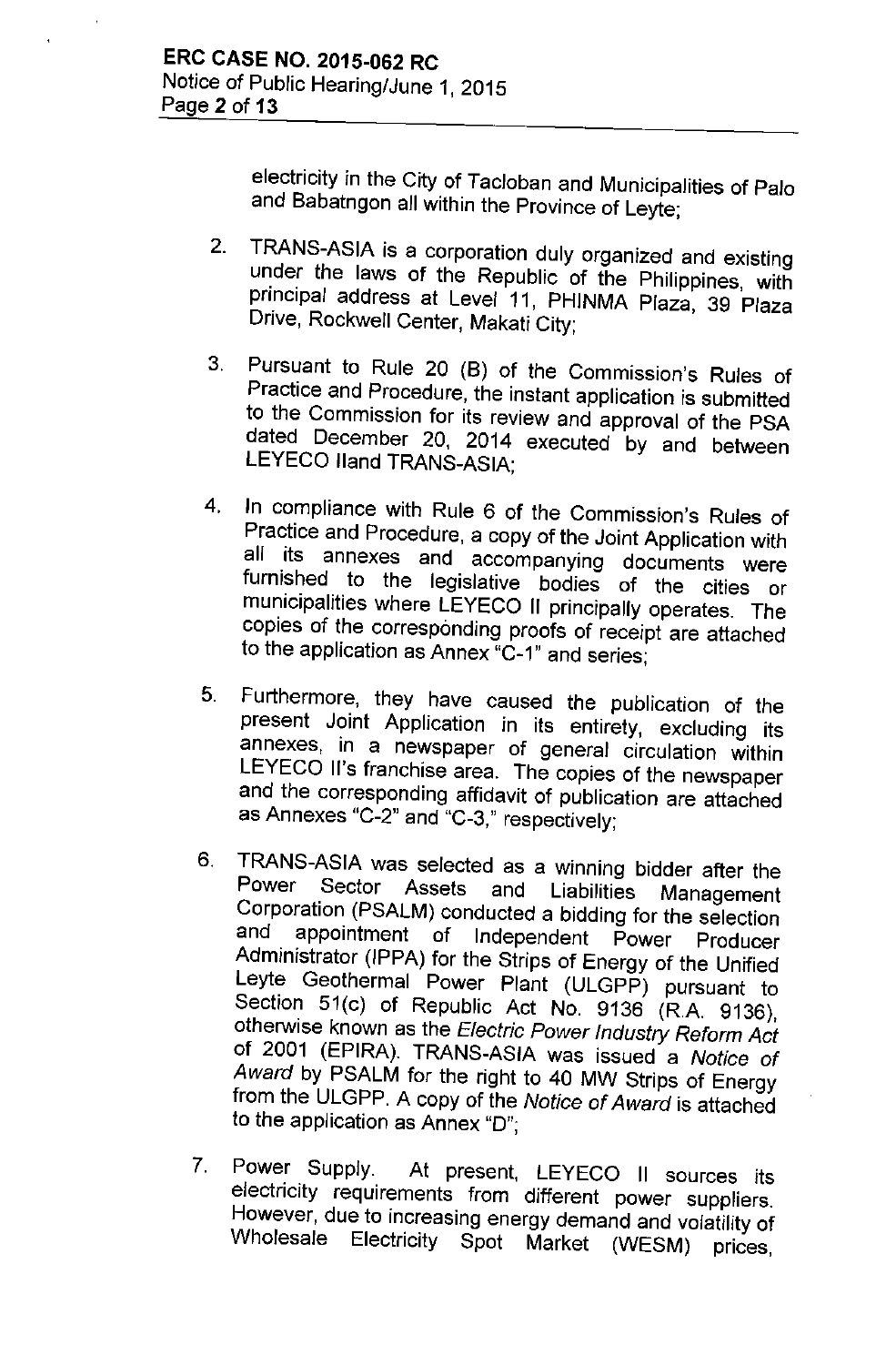LEYECO II deemed it necessary to look for additional capacity to address its electricity requirements, aggregate with other Region 8 ECs to ensure bargaining power in negotiating with potential power suppliers;

- 8. Regretfully, sometime on November 2013, Typhoon Yolanda severely hit the region which resulted to loss of lives, total shutdown of basic services, commercial establishments, tourism, agriculture, infrastructure, telecommunication, transportation, financial services, and hospitals, among others. Rehabilitation efforts and restoration of reliable electric services is essential for the economic recovery of the region;
- 9. Competitive Procurement Process. In view of the power supply and demand situation in the region and due to the damage brought about by Typhoon Yolanda, the eleven (11) electric cooperatives of Region 8 composed of Don Orestes Romualdez Electric Cooperative, Inc. (DORELCO), Leyte II Electric Cooperative, Inc. (LEYECO II), Leyte III Electric Cooperative, Inc. (LEYECO III), Leyte IV Electric Cooperative, Inc. (LEYECO IV), Leyte V Electric Cooperative, Inc. (LEYECO V), Southern Leyte Electric Cooperative, Inc. (SOLECO), Biliran Electric Cooperative,<br>Inc. (BILECO), Samar I, Electric Cooperative, Inc. Inc. (BILECO), Samar I Electric Cooperative, Inc.<br>(ESAMELCO), Samar II Electric Cooperative Inc. (ESAMELCO), Samar II Electric Cooperative, Inc. (ESAMELCO) and Eastern Samar Electric Cooperative, Inc. (ESAMELCO) (the Region 8 ECs) agreed through a Memorandum of Agreement (MOA) to conduct a joint procurement of their short-term aggregated baseload requirement. A Bids and Awards Committee was created to<br>conduct the "R8 Joint Competitive Power Supply "R8 Joint Competitive Power Supply Procurement" (R8 JCPSP). A copy of the MOA is attached to the application as Annex "E";
	- 9.1. The Region 8 ECs initially prepared their respective least-cost power supply plans and subsequently their aggregated demand for competitive bidding;
	- 9.2. The competitive tender was published and announced in the franchise areas of the Region 8 ECs. In addition, prospective Bidders (GENCOs, IPP Administrators and Wholesale Aggregators) were invited;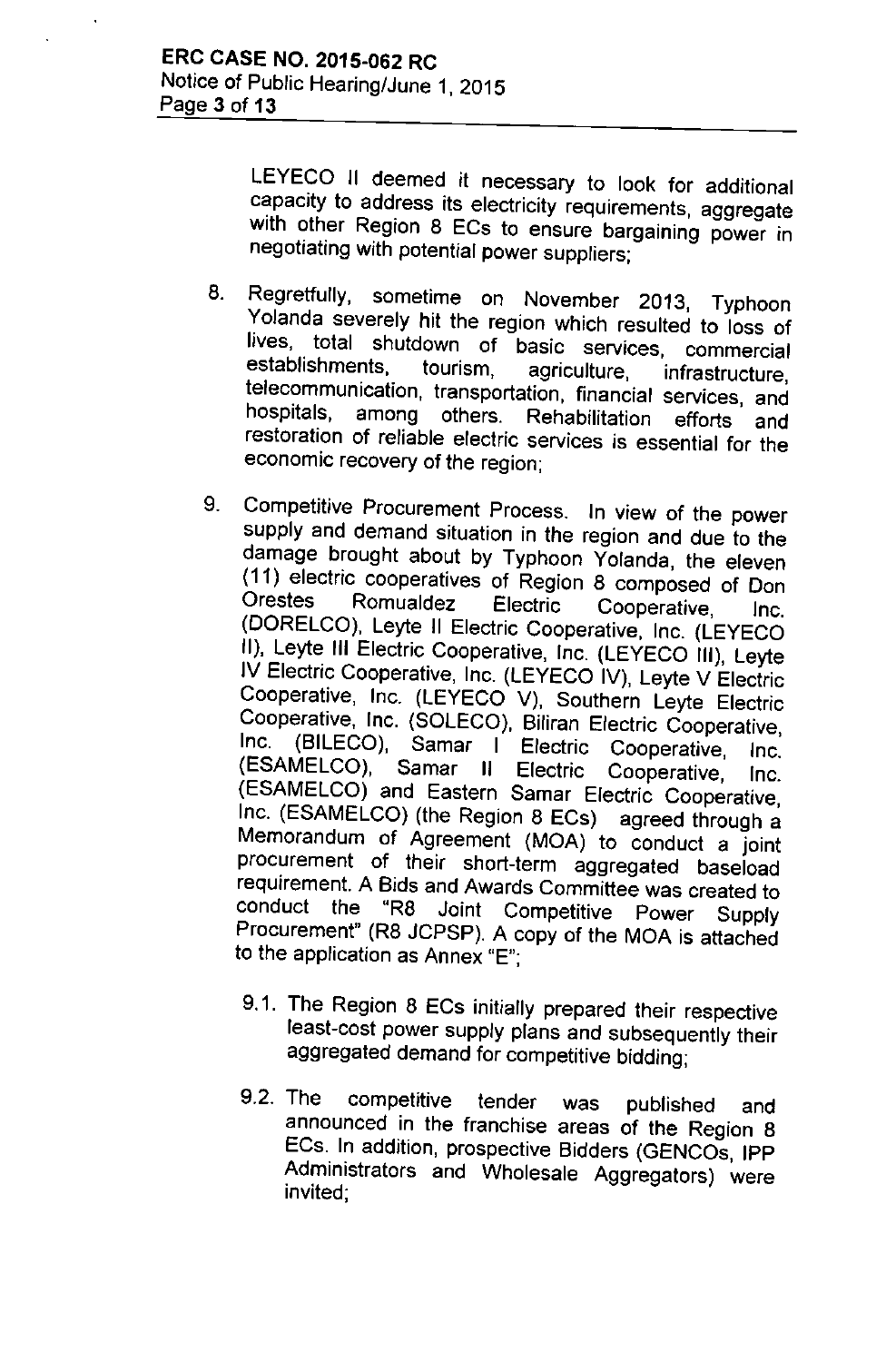- 9.3. Scope of the Bid. The capacity offered by the winning bidder shall be allocated among the eleven (11) Region 8 ECs in proportion to their declared demand. A bidder may offer to supply capacity that is less than or equal to the aggregated baseload requirement in any or all of the contract years in increments of 1 MW. In the event that some winning bidders offered less than 11 MW, the loads shall be optimally allocated in such a way that the blended price from the R8 JCPSP is almost the same. In the event multiple bidders are declared winners for any contract year, all winning bidders shall enter into individual power supply agreements with each of the 11 ECs;
- 9.4. Bidders who signified their intention to join by buying the Bidding Documents attended Pre-Big Conferences where they gave their comments and sought clarification on the bidding requirements and process. The BAC issued Bid Bulletins and the Final Instruction to Bidders;
- 9.5. The process followed the 2-envelope system, the legal requirements and proof of financial and technical capability in the first and the commercial offer in the second. Bids were evaluated based on an Evaluation Framework released to the bidders;
- 9.6. After evaluating the bids of each supplier, on November 14, 2014, the BAC issued a Notice of Award declaring TRANS-ASIA as a winning bidder of 40 MW for Contract Year 2015 with a Lowest Calculated Responsive Bid Effective Price of PhP5.5489/kWh and an Offered Capacity of 20 MW for 2016 with a Lowest Calculated Responsive Bid Effective Price of PhP5.611/kWh;

## Abstract of the Power Supply Agreement and Related Information

10. The PSA between LEYECO II and TRANS-ASIA is the result of a joint procurement process for the short-term aggregated baseload power supply for 2015-2018 of Region 8 ECs;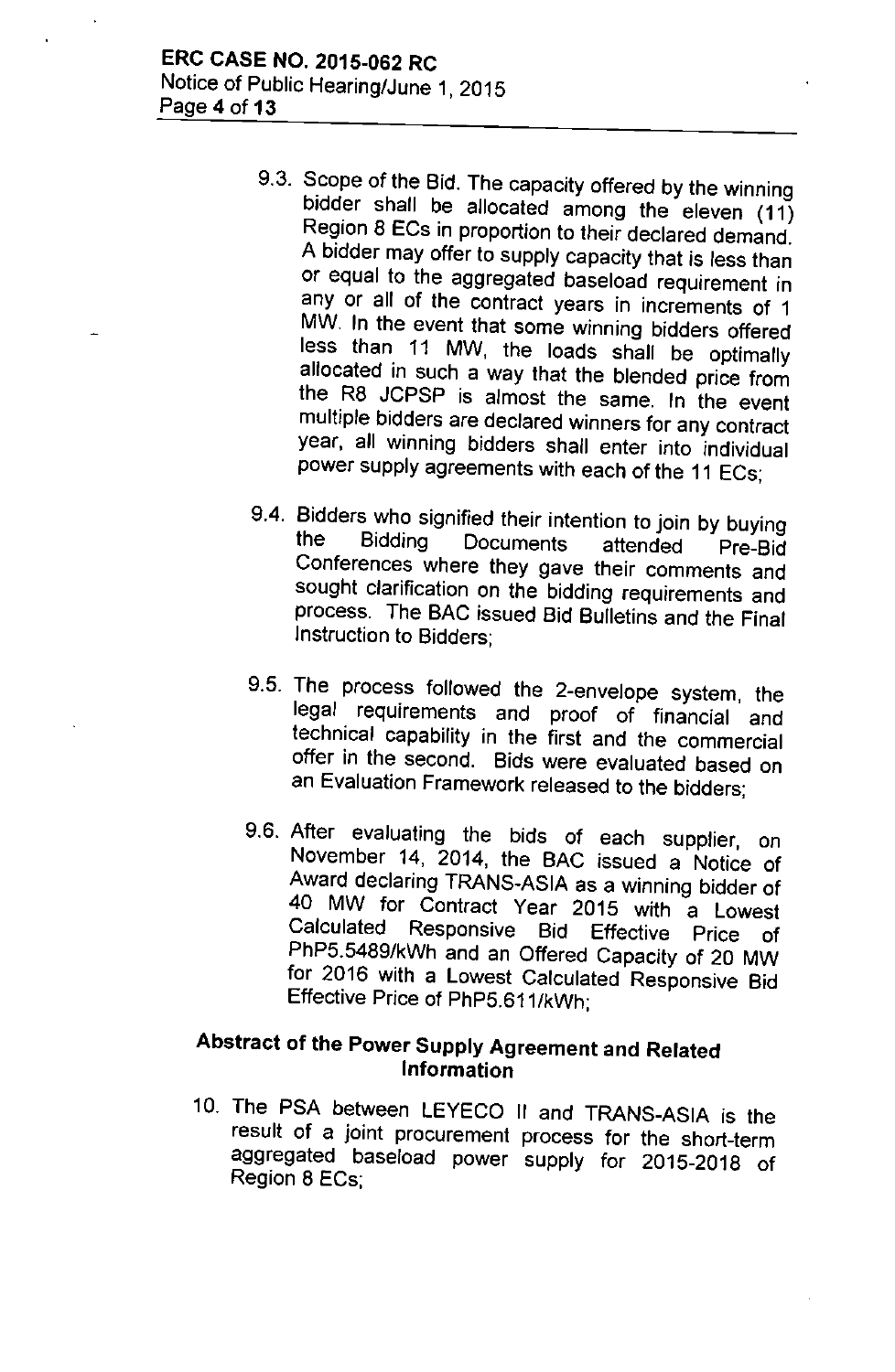#### **Salient Features**

- 11. The PSA, between LEYECO II and TRANS-ASIA contains the following salient terms and conditions:
	- *11.1. Term.* The PSA shall have a term of two (2) years beginning December 26, 2014 to December 25, 2016. Commencement of supply of the Contracted Capacity shall be subject to the fulfillment of certain Conditions Precedent as provided in the PSA;
	- *11.2. Contracted Capacity.* The Contracted Capacity for LEYECO II is 2 MW for 2015 and 2 MW for 2016;
	- *11.3. Delivery Points.* TRANS-ASIA shall supply the Contracted Capacity at the Market Trading Nodes of the ULGPP or from TRANS-ASiA's other electricity supply sources in case of Replacement Power;
	- 11.4. *Unutilized Capacity and Exchange of Contracted Capacities.* The unutilized capacity, if any, of LEYECO II may be used by other Region 8 ECs or sold to the WESM;
	- *11.5. Replacement Power on Scheduled and/or Unscheduled Outages of ULGPP.* In the event that TRANS-ASIA is unable to deliver, or cause to be delivered, the Contracted Capacity, or a portion thereof, from the ULGPP for reasons not constituting a Force Majeure Event, TRANS-ASIA shall deliver, or cause to be delivered, said Contracted Capacity, or a portion thereof, at the Delivery Point from other generation or supply sources, including the WESM, at the Electricity Fees as provided in PSA;
	- *11.6. Electricity Fees.* The BUYER shall purchase the electricity supplied by the TRANS-ASIA at a monthly Electricity Fee (EF), in PhP, computed as follows: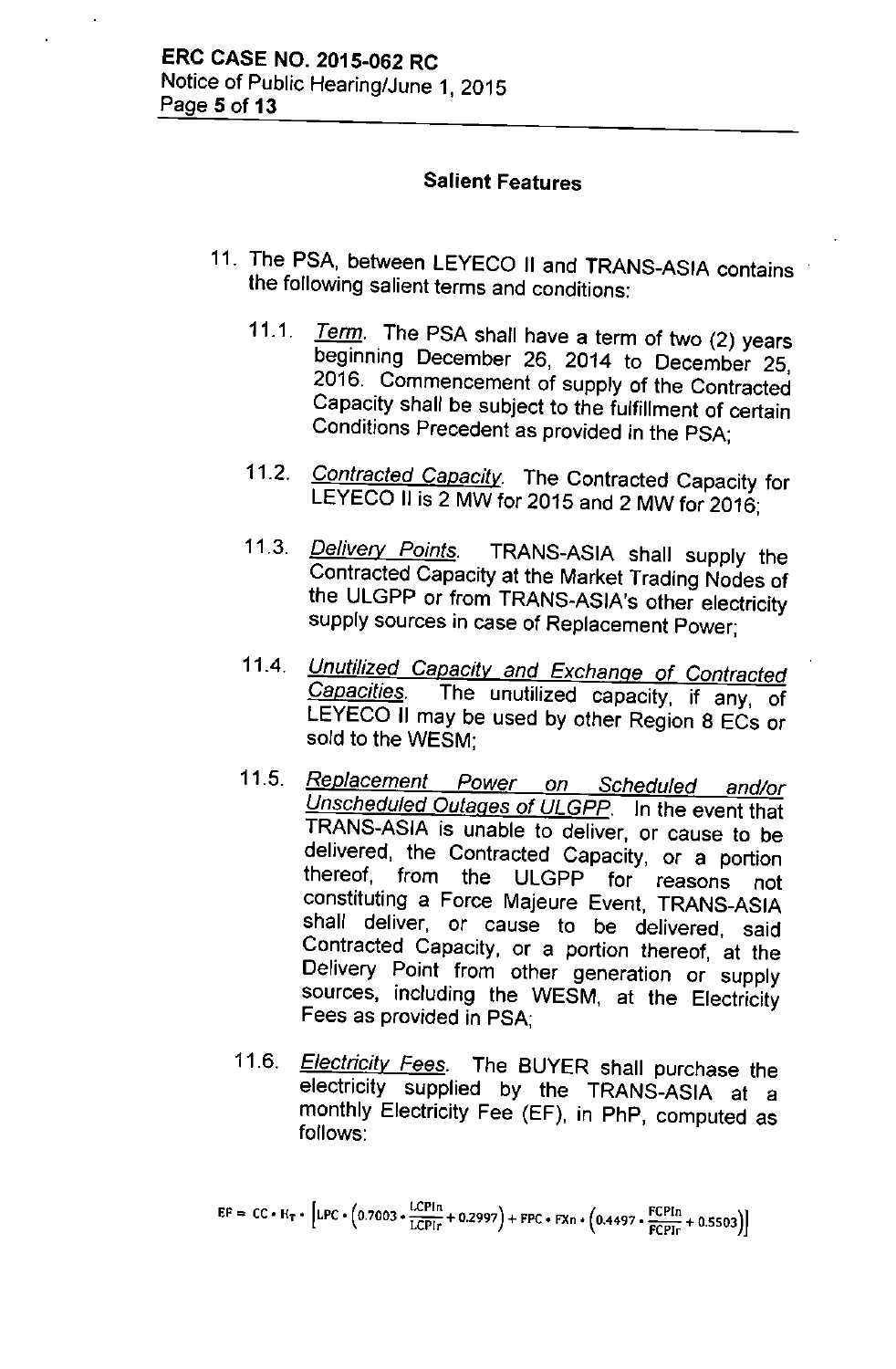Page 6 of **13**

 $\mathcal{A}$ 

 $\bar{\mathbf{r}}$ 

| Where: |  |
|--------|--|
|--------|--|

| <b>Electricity Fee</b> | $=$ $-$  | Electricity Fee, in PhP                                                                                                                                                                                                                                                                                 |  |  |
|------------------------|----------|---------------------------------------------------------------------------------------------------------------------------------------------------------------------------------------------------------------------------------------------------------------------------------------------------------|--|--|
| CČ                     | $=$      | <b>Contracted Capacity</b>                                                                                                                                                                                                                                                                              |  |  |
| HΤ                     | ≂        | Total number of hours in the Billing<br>Period                                                                                                                                                                                                                                                          |  |  |
| LPC                    | ⋍        | Local<br>Price<br>Component;<br>PhP1.7465/kWh                                                                                                                                                                                                                                                           |  |  |
| LCPIn                  | =        | Philippine Consumer Price Index of the<br>calendar month corresponding the<br>billing period, for All Income Households<br>$-$ All Items (2006=100), as published by<br>the<br>Philippine National Statistics<br>Coordination Board (or its substitute or<br>replacement agency, as the case may<br>be) |  |  |
| LCPIr                  | =        | September 2014 Philippine Consumer<br>Price Index for All Income Households -<br>All Items (2006=100), as published by<br>the<br>Philippine National Statistics<br>Coordination Board (or its substitute or<br>replacement agency, as the case may<br>be)                                               |  |  |
| FPC                    | $\equiv$ | Foreign Price Component; USD 0.0812<br>per kWh                                                                                                                                                                                                                                                          |  |  |
| <b>FXn</b>             | Ξ.       | Philippine Peso vs. US Dollar Reference<br>Rate as published by the Bangko<br>Sentral ng Pilipinas at the last working<br>day of the Billing Period                                                                                                                                                     |  |  |
| FCPIn                  |          | US Consumer Price Index, All Items,<br>International<br>Financial<br><b>Statistics</b><br>(2010=100) for the calendar month<br>corresponding the Billing Period                                                                                                                                         |  |  |
| FCPIr                  | =        | US Consumer Price Index, All Items,<br>International<br><b>Financial</b> Statistics<br>(2010=100) for the month of September<br>2014                                                                                                                                                                    |  |  |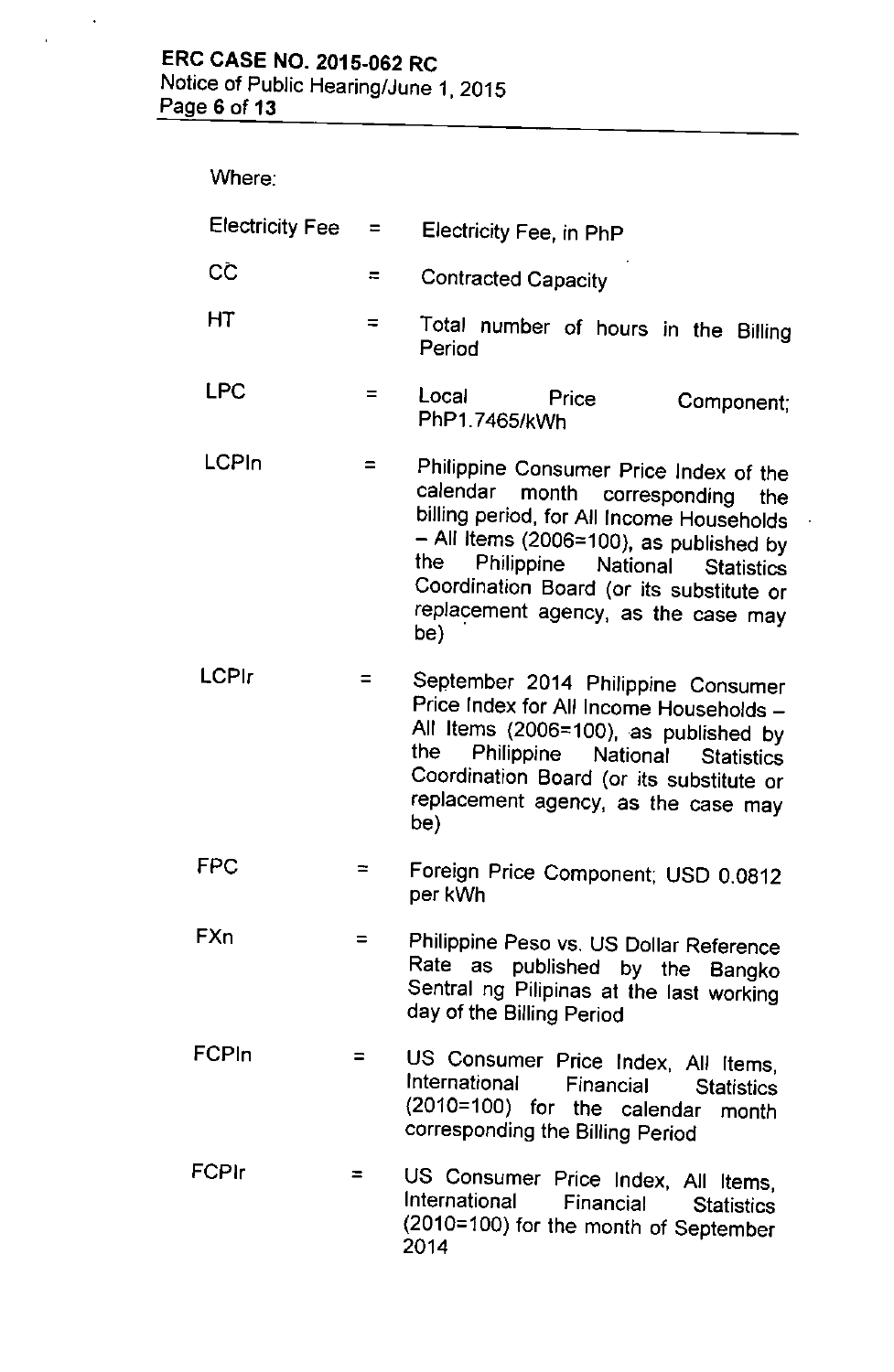Should the published indices be unavailable for the corresponding billing month, the most recent available published indices shall be used subject to adjustments in subsequent billings as soon as published indices become available.

Should publication of any or all of the required indices be discontinued for a reasonable period of time. the parties shall mutually agree on a new Inflation Factor. Pending the new Inflation Factor, the last prevailing Inflation Factor shall be used until the new inflation Factor is agreed between the parties and subject to retroactive adjustment.

*11.7. Charges for the account of LEYECD II.* All WESM Charges for the delivery of the Contracted Capacity charged by the WESM trader of ULGPP, and other regulatory charges including all corresponding cost recoveries of ancillary services in the Reserve Market imposed upon the generators, shall be for the account of LEYECD II. Value Added Tax (VAT) shall be charged and passed on to the LEYECO II in accordance with applicable law. All other charges. fees, taxes and liabilities which may be imposed on, charged to, or incurred by TRANS-ASIA relative to the delivery of electricity to LEYECO II shall be for the account of LEYECO II;

## Advantages of TRANS-ASiA's Supply and Rate Impact

- 12. The EPIRA established a new policy. legal structure and regulatory framework for the restructuring of the electric power industry to stimulate and create points of competition. As economic growth is interdependent with power intensive activities, the necessity of a free, open and competitive system in electricity supply in a regime of transparent and reasonable prices of electricity is necessary. Low power rates. sufficient capacity and an environment protective of investors and consumers are the end goals of the EPIRA;
- 13. Competition can be the best form of market regulation, it is premised on electricity suppliers ensuring that they give the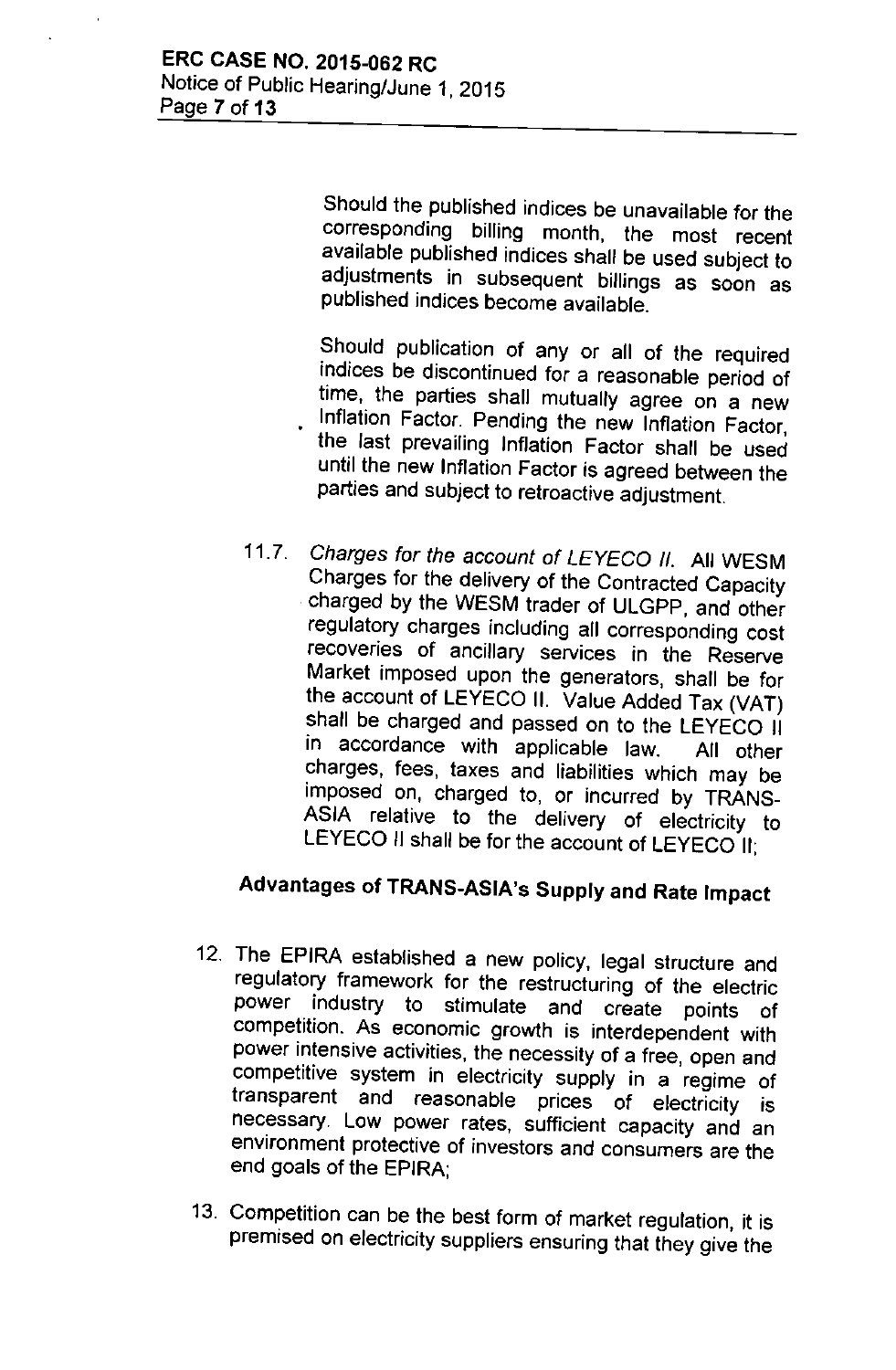best offer, advantage over competitors in terms of pricing, value-added benefits, quality of service ultimately resulting to consumers getting the best price for reliable supply of electricity;

- 14. The process adopted by the Region 8 ECs in choosing its power supplier ensures that LEYECO II and its member consumers achieve least cost supply of power through joint power supply planning and competitive procurement process;
- 15. The Electricity Fees as provided in the PSA is advantageous to LEYECO II's consumers given that the Region 8 ECs set simplified parameters to be followed by the bidders during the JCPSP;
	- 15.1. The market-based rate of TRANS-ASIA is the lowest compared to other generation companies who participated in the R8 JCPSP;
	- 15.2. The indexation in the Electricity Fee is intended to provide for fair and transparent adjustment in fees to reflect specific and verifiable fluctuations in inflation and foreign exchange for the duration of the PSA;
- 16. LEYECO II has simulated and forecasted the effect of the inclusion of TRANS-ASiA's supply from the ULGPP:

| <b>Supplier</b>   | Forecasted<br>2015 Quantity<br>(kWh) | Percent<br><b>Share</b> | 2015<br>Average<br>Rate<br>(PhP/kWh) | Weighted<br>Average<br>Rate |
|-------------------|--------------------------------------|-------------------------|--------------------------------------|-----------------------------|
|                   | 96,360,000.00                        | 46.78%                  | 5.3895                               |                             |
| 2                 | 43,800,000.00                        | 21.26%                  | 5.2342                               |                             |
| 3                 | 43,435,000.00                        | 21.09%                  | 8.3120                               | 6.4908                      |
| <b>TRANS-ASIA</b> | 17,520,000.00                        | 8.51%                   | 5.5489                               |                             |
| <b>WESM</b>       | 4,863,905.34                         | 2.36%                   | 26.7526                              |                             |
| Total             | 205,978,905.34                       | 100%                    |                                      |                             |

Simulation of Generation Mix Rate with TRANS-ASIA for the Year 2015: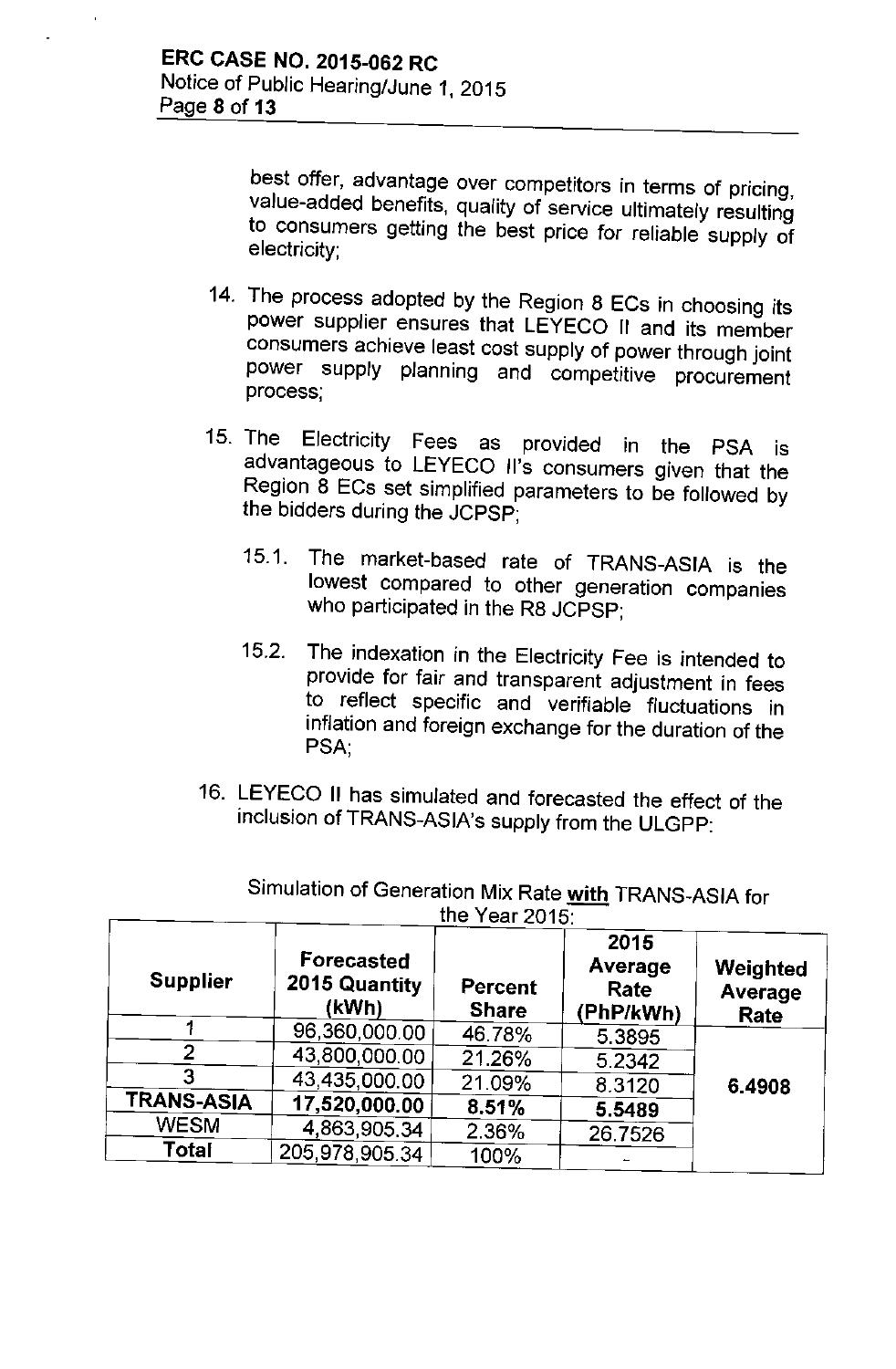Simulation of Generation Mix Rate without TRANS-ASIA for the Year

| 2015              |                                             |                         |                                      |                             |  |  |
|-------------------|---------------------------------------------|-------------------------|--------------------------------------|-----------------------------|--|--|
| <b>Supplier</b>   | <b>Forecasted</b><br>2015 Quantity<br>(kWh) | Percent<br><b>Share</b> | 2015<br>Average<br>Rate<br>(Php/kWh) | Weighted<br>Average<br>Rate |  |  |
|                   | 96,360,000.00                               | 46.78%                  | 5.3895                               |                             |  |  |
| 2                 | 43,800,000,00                               | 21.26%                  | 5.2342                               |                             |  |  |
| 3                 | 43,435,000.00                               | 21.09%                  | 8.3120                               | 6.5137                      |  |  |
| <b>TRANS-ASIA</b> | 0.00                                        |                         |                                      |                             |  |  |
| <b>WESM</b>       | 22,383,905.34                               | 10.87%                  | 10.3670                              |                             |  |  |
| <b>Total</b>      | 205,978,905.34                              | 100%                    |                                      |                             |  |  |

## Generation Rate Impact: -0.0229

17. Clearly, entering into a PSA with TRANS-ASIA would significantly reduce LEYECO II's exposure to volatilities in the WESM considering and result to more stable electricity prices which will redound to the benefit of the member consumers;

# Allegations in Support of the Motion for Provisional Authority

- 18. The provisional approval of the instant Application, including the rate structure as embodied in the PSA, which will facilitate the timely implementation of the PSA, is imperative and warranted;
- 19. It will facilitate TRANS ASIA's supply of additional capacity to LEYECO II at the soonest possible time;
	- 19.1. LEYECO II needs such additional capacity not only to address the shortage of its power supply, but also to secure a more stable, reliable and efficient source of power supply;
	- 19.2. Considering the continuous recovery efforts of the local government within LEYECO II's franchise area, the necessity of stable, continuous, reliable supply of electricity is imperative to ensure that rehabilitation plans brought about by the damage due to Typhoon Yolanda are not discontinued or impeded. More importantly, reliable, uninterrupted and continuous electric supply will sustain, alleviate and boost the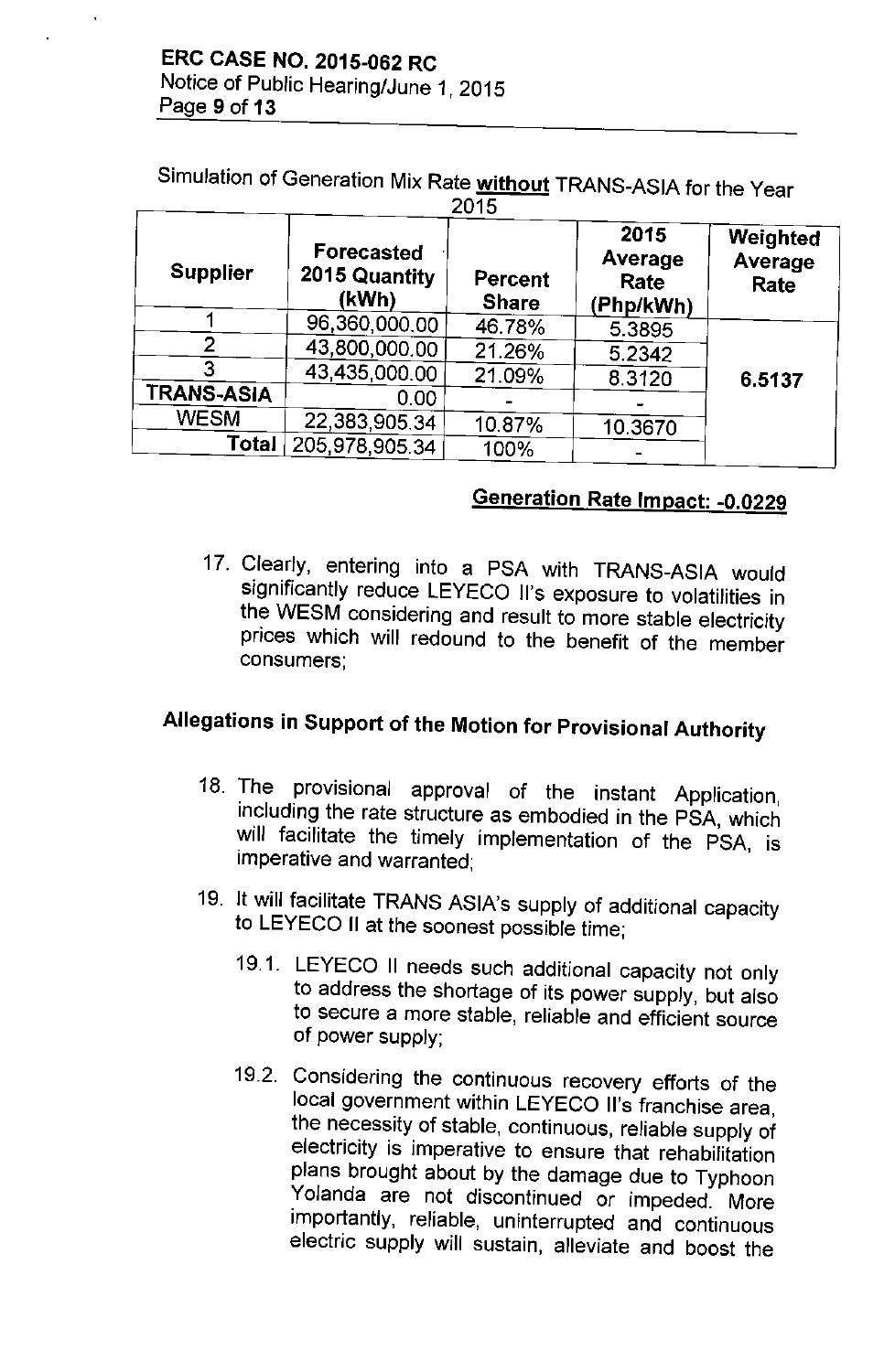economic, financial and social development in the area;

 $\mathcal{L}$ 

- 19.3. Further, the supply of energy by TRANS-ASIA constitutes 8.51% of LEYECO II's electricity requirements, pending hearing and in the absence of any provisional authority, LEYECO II, its memberconsumers and the local government will gravely suffer as there is uncertainty in the supply of electricity. Likewise, the provisional approval of the instant application will allow LEYECO II to avail of the advantages of low power cost. The additional capacity will not only address LEYECO II's needs but the ECs' power requirements;
- 20. Significantly, the immediate implementation of the PSA will benefit all the electricity consumers;
- 21. The provisional approval of the instant application at the rate structure as provided in the PSA is also necessary for TRANS-ASIA to allow it operate at sustainable and viable levels necessary for TRANS-ASIA to fully pay all its contractual obligations and costs under its IPPA Agreement with PSALM. It will also allow LEYECO II to charge and collect the respective electricity fees as provided in the PSA from its member consumers;
- 22. They pray for the provisional approval of the instant application pursuant to Rule 14 of the Commission's Rules of Practice and Procedure;

### Allegations in Support of the Motion for Confidential Treatment of Annex "N"

23. Pursuant to Rule 4, Section 1 of the Rules of Practice and Procedure, they move for the confidential treatment of Annex "N" as they contain data, information, calculations, assumptions, formula which constitute trade secrets and which the TRANS-ASIA has the sole proprietary interest thereof. TRANS-ASIA will stand to be unduly prejudiced should it be disclosed to the public;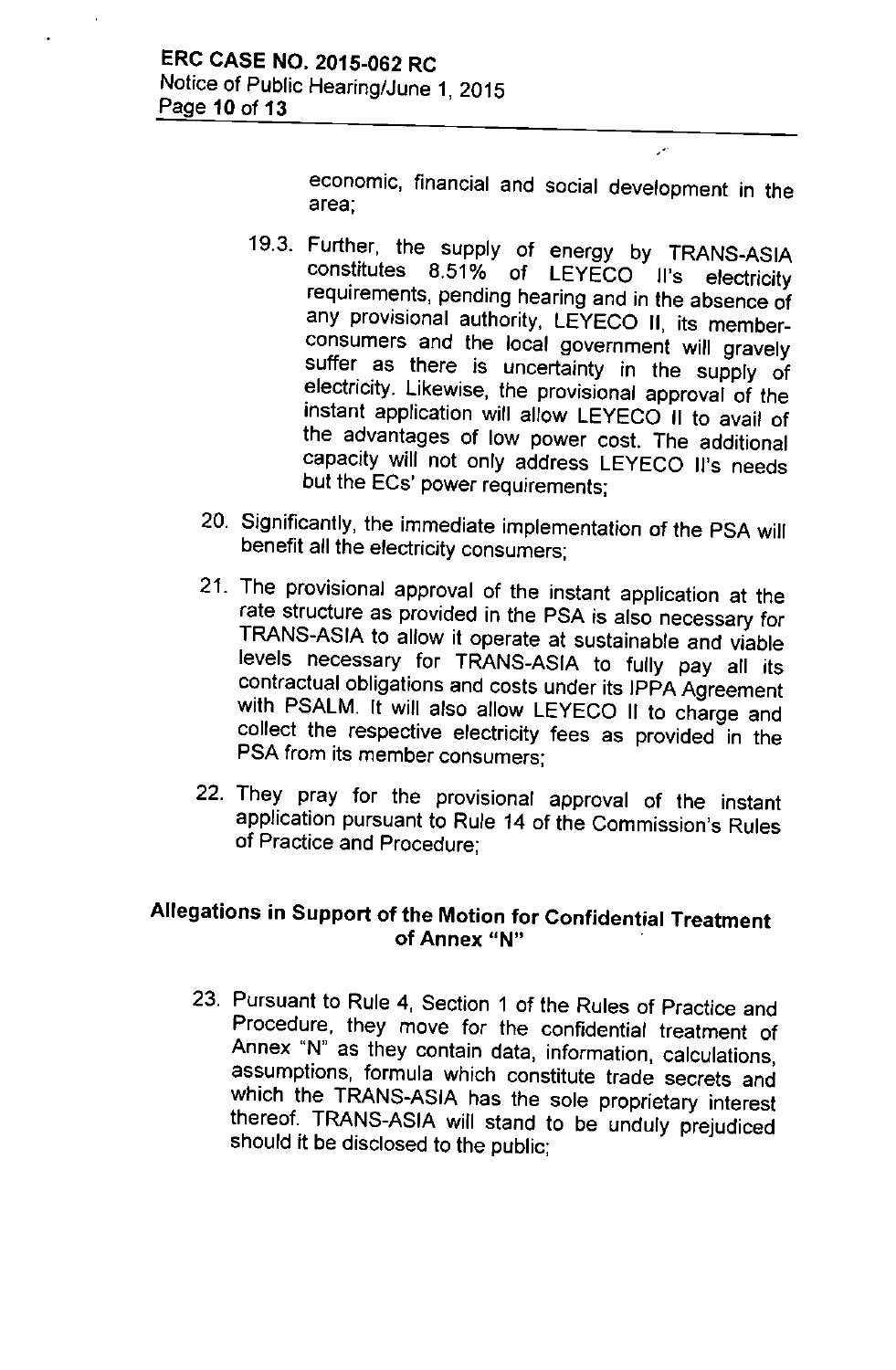- 24. As ruled in Air Philippines Corporation vs. Pennswell, Inc.,<sup>1</sup> a trade secret may consist of any formula, pattern, device or compilation of information that is used in one's business and gives the employer an opportunity to obtain an advantage over competitors who do not possess the information. It is indubitable that trade secrets constitute proprietary rights and jurisprudence has consistently acknowledged the private character of trade secrets;
- 25. They submitted one (1) copy of Annex "N" in a sealed envelope, with the envelope and each page thereof stamped with the word "Confidential";
- 26. They pray that the Commission:
	- a. Pending hearing, immediately issue an Order provisionally approving the PSA and authorizing the rate structure as embodied therein. Further, that such rate structure as applied be allowed retroactive implementation starting December 26, 2014 so as to authorize LEYECO II to pass on the full amount of the fees and charges under the PSA to its consumers;
	- b. After due hearing, a final authority be issued authorizing the PSA including the rate structure as<br>applied and finally approving retreastive applied and finally approving retroactive implementation of the rate structure starting December 26, 2014 so as to authorize LEYECO II to pass on the full amount of the fees and charges under the PSA to its consumers; and
	- c. An Order be issued granting the motion for confidential treatment of Annex "N", directing their non-disclosure pursuant to Rule 4 of the Rules of Procedure and prescribing the guidelines for the protection thereof.

The Commission has set the instant application for jurisdictional hearing, expository presentation, pre-trial conference and evidentiary hearing on the following dates and venues:

**<sup>1</sup> GR** No. 172835, **December 19, 2007.**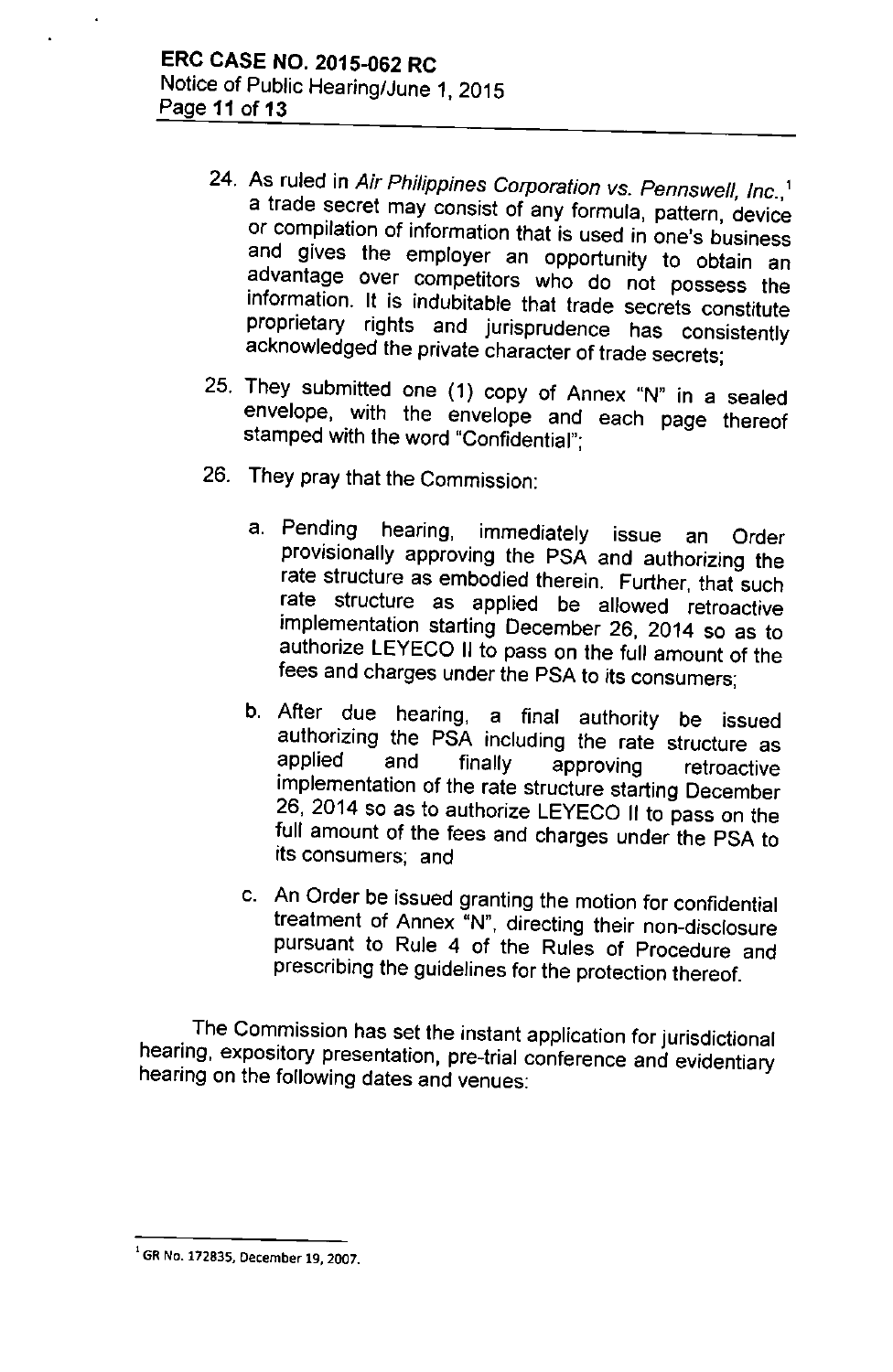Notice of Public Hearing/June 1, 2015 Page **12 of 13**

| <b>Date</b>                                                                                                       | Venue                                                                                                                                       | <b>Particulars</b>                                                                                                                                                                            |
|-------------------------------------------------------------------------------------------------------------------|---------------------------------------------------------------------------------------------------------------------------------------------|-----------------------------------------------------------------------------------------------------------------------------------------------------------------------------------------------|
| June<br>30 <sub>1</sub><br>2015<br>(Tuesday)<br>at<br>ten<br>o'clock<br>in<br>the '<br>morning<br>(10:00)<br>A.M. | ERC Hearing Room,<br>15 <sup>th</sup><br>Floor,<br>Pacific<br>Center Building, San<br>Miguel<br>Avenue,<br>Ortigas<br>Center,<br>Pasig City | Jurisdictional Hearing                                                                                                                                                                        |
| July<br>23,<br>2015<br>(Thursday) at nine<br>o'clock<br>the $\vert$<br>in<br>morning (9:00 A.M.)                  | LEYECO II's Main<br>Office,<br>Tacloban City, Leyte                                                                                         | Jurisdictional<br>Hearing<br>Sagkahan,   (Confirmation<br>Οf<br>Jurisdictional<br>Compliance),<br>Expository<br>Presentation,<br>Pre-Trial<br>Conference<br>and<br><b>Evidentiary Hearing</b> |

All persons who have an interest in the subject matter of the proceeding may become a party by filing, at least five (5) days prior to the initial hearing and subject to the requirements in the ERC's Rules of Practice and Procedure, a verified petition with the Commission giving the docket number and title of the proceeding and stating: (1) the petitioner's name and address; (2) the nature of petitioner's interest in the subject matter of the proceeding, and the way and manner in which such interest is affected by the issues involved in the proceeding; and (3) a statement of the relief desired.

All other persons who may want their views known to the Commission with respect to the subject matter of the proceeding may file their opposition to the application or comment thereon at any stage of the proceeding before the applicants conclude the presentation of their evidence. No particular form of opposition or comment is required, but the document, letter or writing should contain the name and address of such person and a concise statement of the opposition or comment and the grounds relied upon.

All such persons who may wish to have a copy of the application may request the applicants, prior to the date of the initial hearing, that they be furnished with a copy of the application. The applicants are hereby directed to furnish all those making such request with copies of the application and its attachments, subject to reimbursement of reasonable photocopying costs. Likewise, any such person may examine the application and other pertinent records filed with the Commission during the usual office hours.